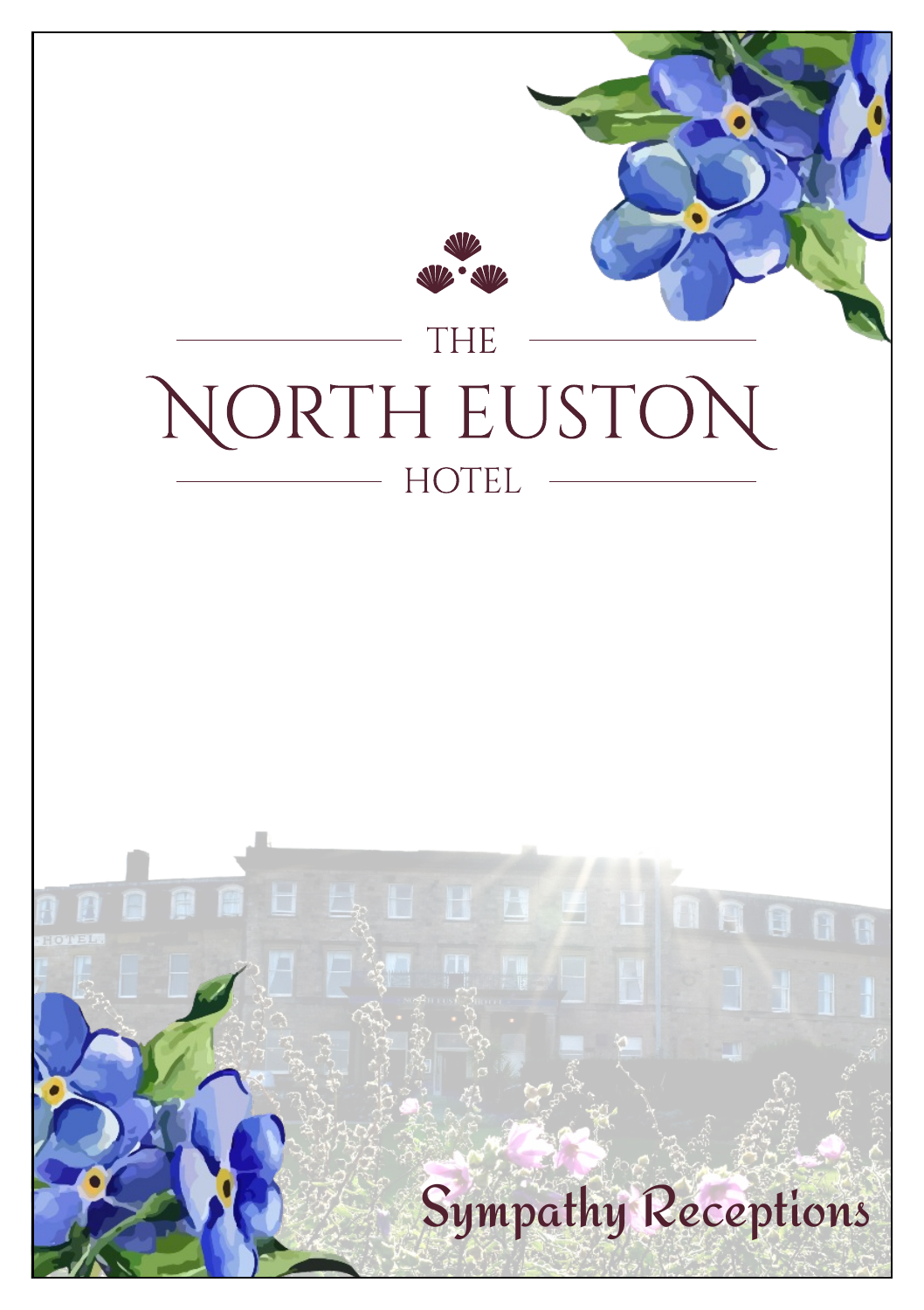Please accept our sincere condolences for your loss.

Here at the North Euston Hotel we are happy to assist with the organisation of any reception, offering the reassurance you need during this stressful time.

We have a number of rooms varying in capacity which are all suitable for the occasion :

> Rossall Room - Up to approx. 30 guests The  $\beta$ ay  $\overline{\phantom{a}}$  Up to approx. 40 quests Victoria Lounge - Up to approx. 50 guests Vantini Room - Up to approx. 80 guests Ballroom - Up to approx. 150 guests

We offer a range of menus for you to choose from including both hot and cold options, alternatively we can also organise bespoke menus.

Where family and friends that have a distance to travel and require accommodation we offer reduced rates for bed & breakfast, when they book direct and quote the name & date of your reception.

For your convenience, we can send the final account to funeral directors JT Byrnes & JP Dell with their permission.

# $D_{\gamma}$ inbs

We are able to open the bar in the Vantini & the Ballroom, however depending on the number of guests attending, we may have to add a service charge of £75.00 for up to 4 hours.

We can provide a selection of wines & soft drinks as an arrival drink. If you prefer, wine can be pre ordered and placed on the tables in advance. We are also able to charge the first drink or all drinks to the final account.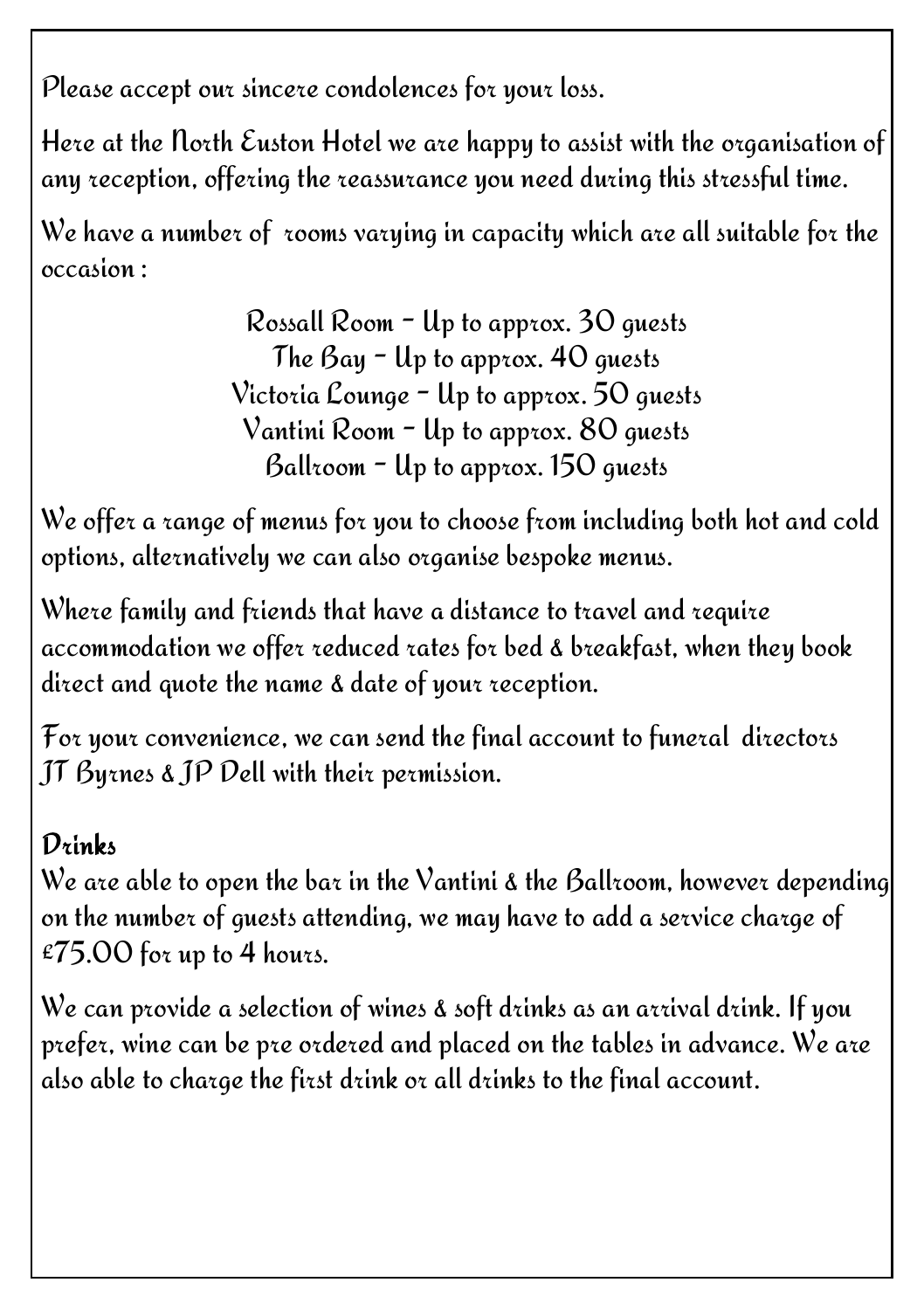### Room Decorations

If you would like to bring along any mementos, we can arrange a table for display.

Mirrored plates with fish bowls & silk flowers for table centres can be supplied at £6.00 per table.

If you would like to dress the room by adding chair covers with a coloured sash, we can arrange these for  $\epsilon$ 4.95 per chair.

If we can offer any assistance or you require further information, please don't hesitate to contact us.

#### Set Lunch Menu Choose one dish from each course, 2 courses  $\epsilon$ 18.95, 3 courses  $\epsilon$ 21.95 Order on the day, 2 courses  $£22.50, 3$  courses  $£25.50$

Duo of Melon with Fruit Coulis Tomato and Basil Soup with Crusty Roll & Butter oOo Roast Breast of Chicken served with Stuffing Ball Roast Beef served with Yorkshire Pudding

Served with Roast & Mashed Potatoes and a Selection of Vegetables

oOo Baked Apple Pie with Custard White Chocolate & Raspberry Cheesecake oOo

Finishing with Freshly Brewed Tea & Coffee with After Dinner Mints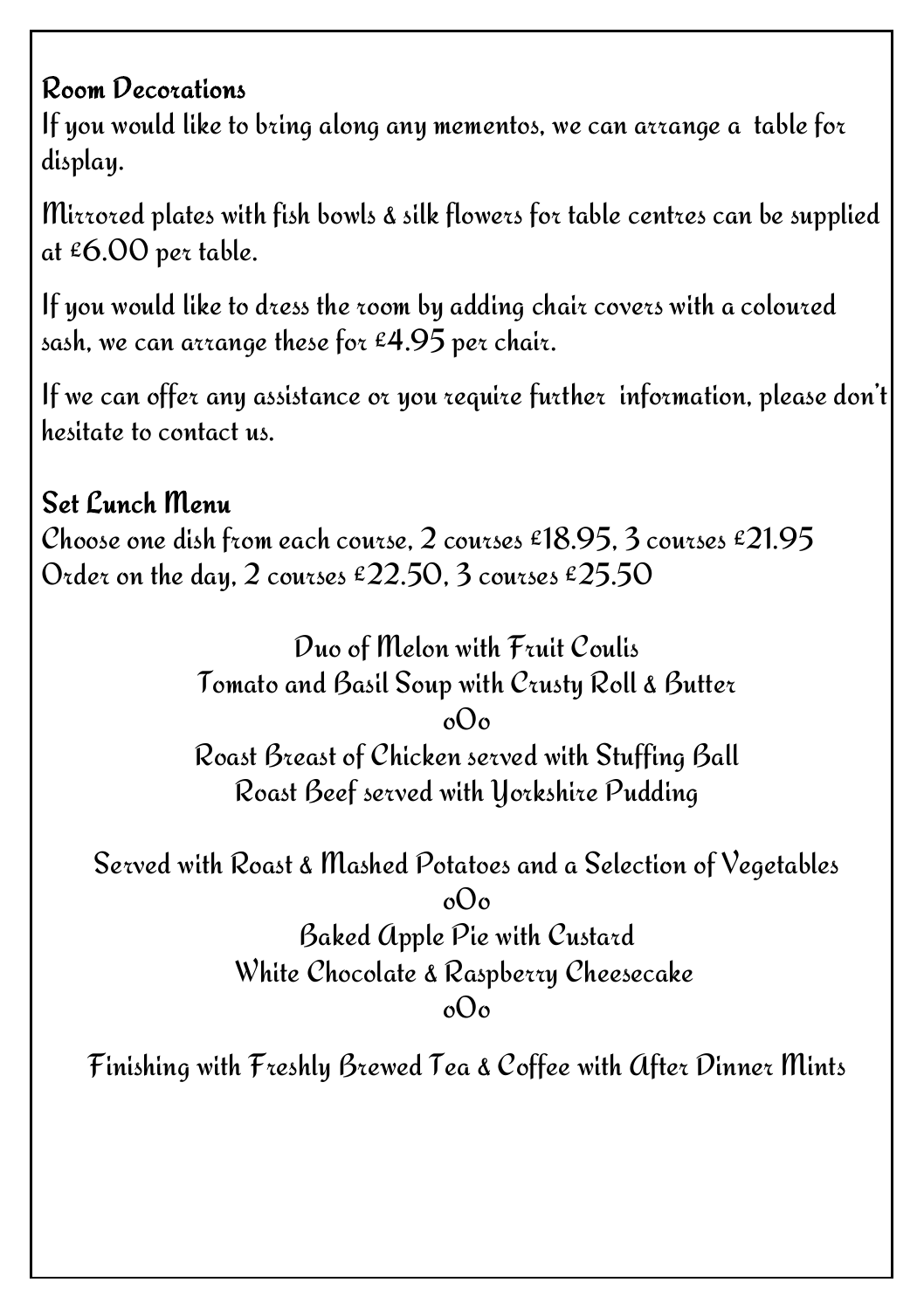Breakfast Buffet,  $£11.50$  per person, for early receptions between 9:30 & 11:30 am English Muffins with ½ Bacon & ½ Pork Sausage (Vegan / Vegetarian Sausage available by pre-order) Hash Browns Heinz Tomato & HP Brown Sauce Waffles, Maple Syrup & Berries Mini Danish Pastries Tea & Coffee

Buffet  $a$ , £12.50 per person, Our most popular buffet! Selection of Sandwiches to include Ham, Cheese, Tuna, Roast Beef & Egg Mayonnaise Pork Pies Sausage Rolls Tossed Salad Coleslaw Crisps Assorted Miniature Cakes Refillable pots of Tea & Coffee

Buffet B, £13.95 per person Selection of Sandwiches to include Ham, Cheese, Tuna, Roast Beef & Egg Mayonnaise (Supplement to include  $P$ tawn Sandwiches £1.00) Marinated Chicken Pieces Sausage Rolls Pork Pies Vegetable Samosas Vegetable Spring Rolls Crisps Tea & Coffee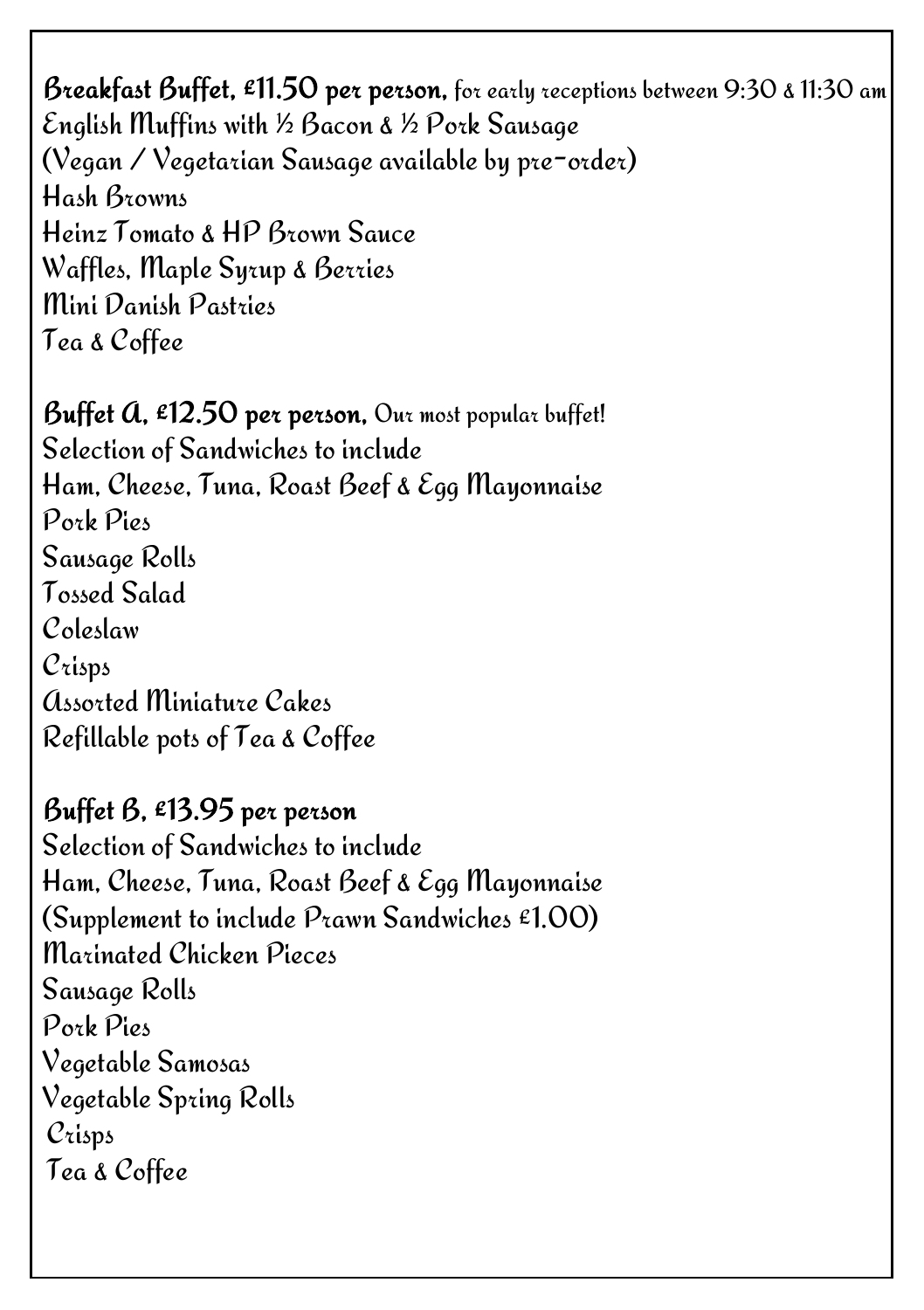Buffet C, £15.50 per person Sliced Roast Beef & Honey Roast Ham Marinated Chicken Pieces Mediterranean Vegetable Quiche Minted New Potatoes or Chunky Chips Mixed Salad Pesto Pasta Coleslaw Crusty Bread Rolls & Butter Tea & Coffee

Buffet D. £12.50 per person We can do trays of the following hot dishes that serve approximately 20 to 25 guests, why not consider one or two of these

Lancashire Hot Pot, Pickled Red Cabbage & Chunky Chips Beef Lasagne with Garlic Bread & Chunky Chips Chili con Carne with Rice and Garlic Bread Steak & Ale Pie with Chunky Chips Chicken, Ham & Leek Pie with Chunky Chips Chicken Curry with Rice and Poppadoms Mushroom Stroganoff with Rice & Garlic Bread Vegetable Curry with Rice and Poppadoms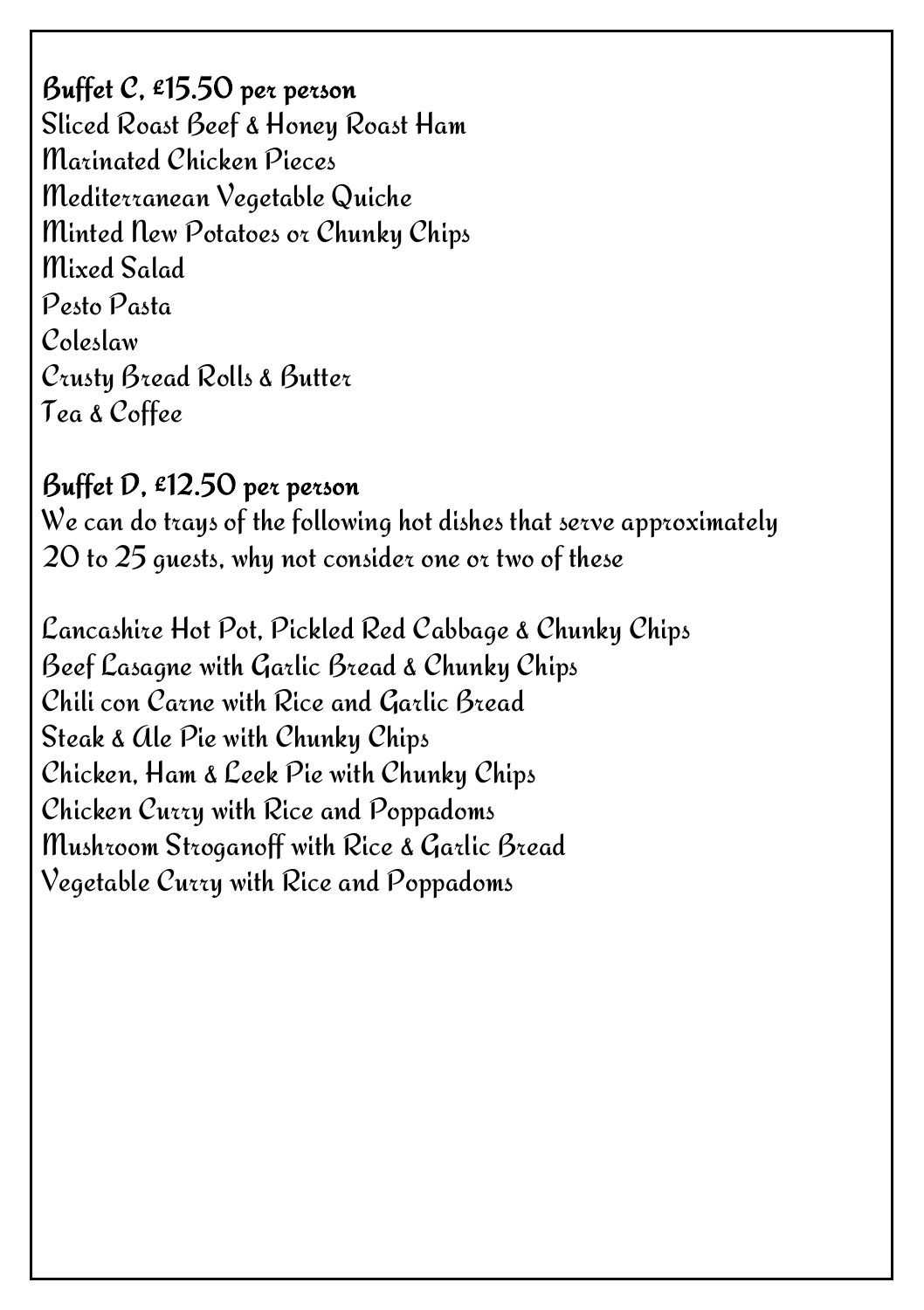# **Buffet Selector**

 Use our buffet selector to create your own menu (minimum spend to be  $£12.50$  per person) or to add additional items to any of our other menus.

| Selection of Sandwiches                  | £3.45           |
|------------------------------------------|-----------------|
| Selection of Sandwiches to include Prawn | £4.45           |
| Sausage Rolls                            | £1.85           |
| Pork Pies                                | £2.20           |
| Sliced Roast Beef                        | £5.00           |
| Sliced Honey Roast Ham                   | £3.50           |
| Marinated Chicken Piece                  | £1.95           |
| Chicken Goujons                          | £1.80           |
| Vegetable Spring Rolls                   | £1.50           |
| Vegetable Samosa                         | £1.50           |
| Onion Bhaji                              | £1.50           |
| Mediterranean Vegetable Quiche           | £2.00           |
| Cheese & Tomato Pizza                    | £1.95           |
| Tossed Salad                             | £2.50           |
|                                          |                 |
| Pesto Pasta                              | 65p             |
| Coleslaw                                 | 65p             |
| Chunky Chips                             | £1.50           |
| French Fries                             | £1.25           |
| Minted New Potatoes                      | 95p             |
| Halved Jacket Potatoes                   | £1.50           |
| Garlic Bread                             | £1.50           |
| Bread Roll & Butter                      | 95 <sub>p</sub> |
| $Cz$ isps                                | 60p             |
| Mini Assorted Cream Cakes                | £3.50           |
| White Chocolate & Raspberry Cheesecake   | £4.50           |
| Tarte au Citron                          | £4.50           |
| <b>Baked Apple Pie &amp; Custard</b>     | £4.95           |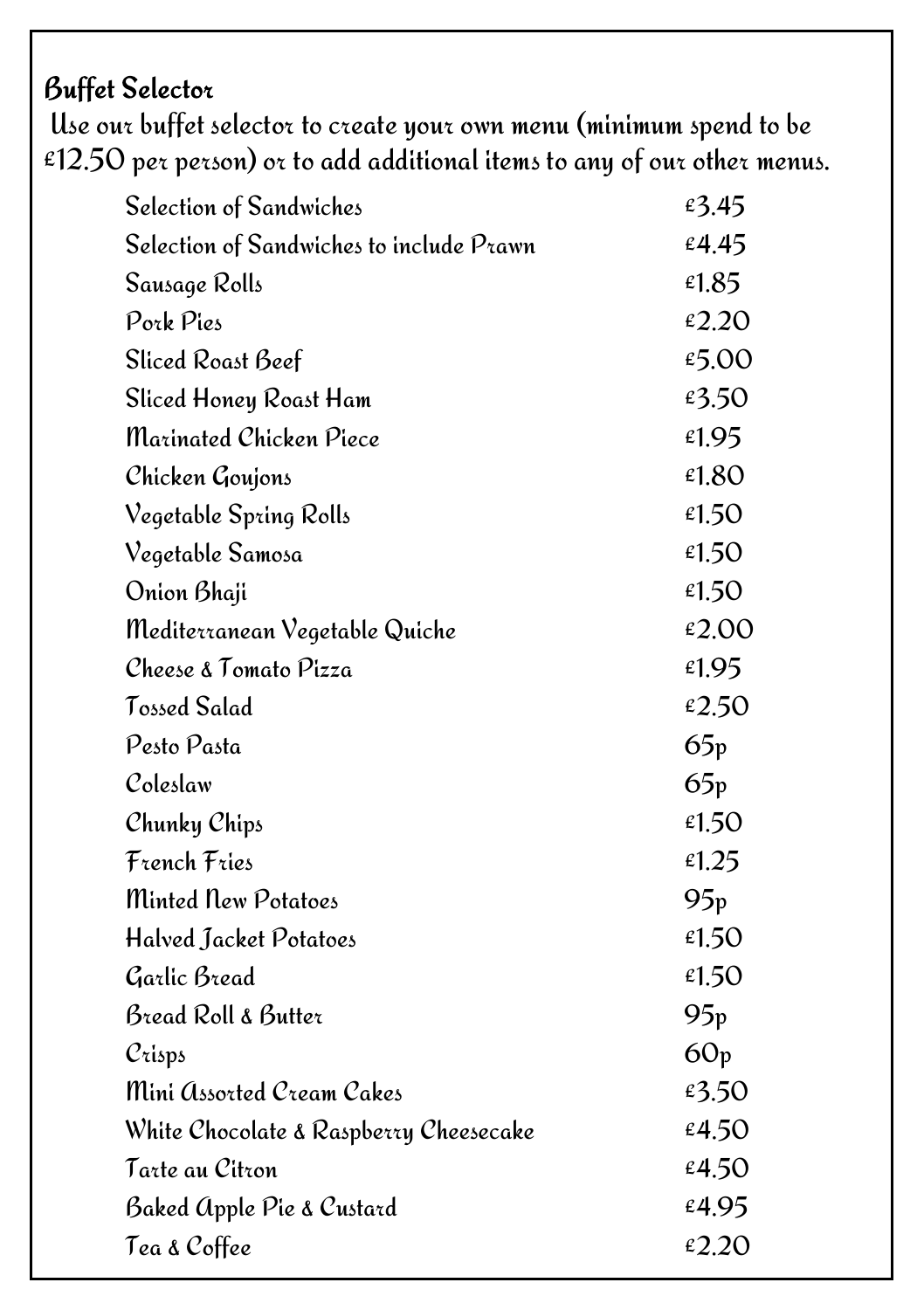### Terms and Conditions

Prices quoted are inclusive of VAT.

Clients must comply with all licensing, health and safety and other regulations imposed by any governing authority, not bring any hazardous or dangerous items in to the hotel. The client will be responsible for the orderly conduct of their guests. Whilst children are welcome in the hotel, we cannot accept liability in the event of an accident due to playing. We respectfully request that children are observed closely and kept in the confines of the Party area.

May we kindly advise that any unwarranted breakages and cleaning will be charged at the discretion of the manager.

The North Euston Hotel will take all reasonable steps to fulfill your reservation to the best of its ability and in accordance with the details provided. However, it reserves the right to provide alternative services of at least an equivalent standard at no extra cost. We reserve the right to pass on any additional cost for disbursements made on behalf of the client in respect of goods or services. Whilst we have taken all reasonable steps to ensure that the information contained within the brochure is accurate, we reserve the right to alter, substitute or withdraw any service, facility or amenity without notice if necessary. Not withstanding anything contained in these terms and conditions, we will not be liable for any failure to perform our obligations to the client in whole or part as a result of the following circumstances: Industrial Action (including Strikes), Fire at or near the hotel, Civil unrest, dispute or commotion, Act of God, Legal action against the company not resulting from its negligence preventing the supply of services. No variations of these conditions shall be effective unless in writing and signed on behalf of North Euston Ltd. and the client. This agreement shall be subject to the law of the country in which the Hotel is situated.

Thank you for choosing the North Euston Hotel. These terms & conditions do not affect your statutory rights.